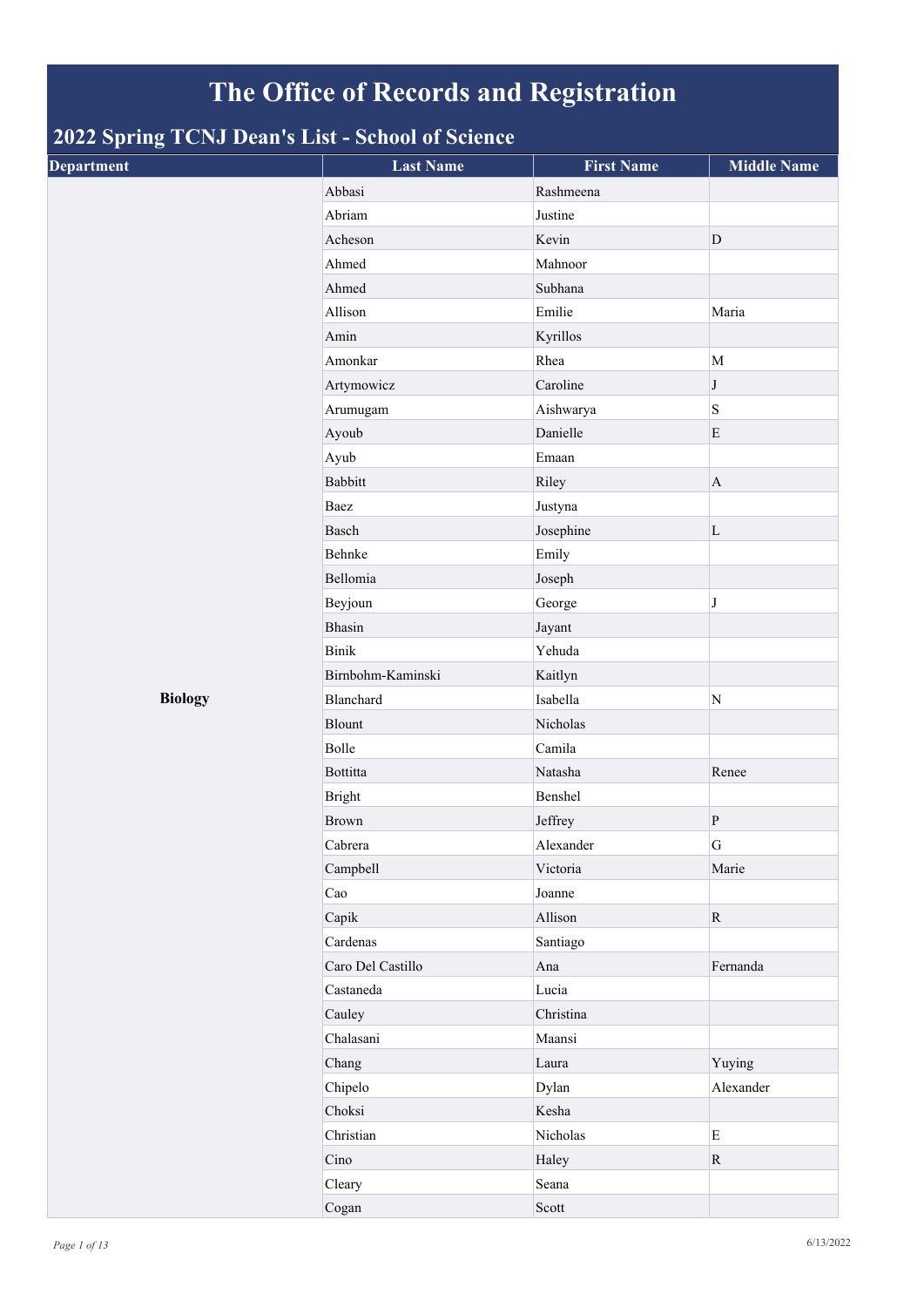| <b>Department</b> | <b>Last Name</b> | <b>First Name</b> | <b>Middle Name</b>        |
|-------------------|------------------|-------------------|---------------------------|
|                   | Costanzo         | Dominick          | ${\bf S}$                 |
|                   | Crane            | <b>Brian</b>      |                           |
|                   | Crespo           | Natasha           |                           |
|                   | Cueto            | Julia             | Amanda                    |
|                   | Cunningham       | Claira            | $\rm E$                   |
|                   | Damanski         | Jessica           |                           |
|                   | Dangiolillo      | Skylar            |                           |
|                   | Daramola         | Stephen           |                           |
|                   | Dave             | Sanjana           | ${\bf R}$                 |
|                   | Defelice         | Olivia            | J                         |
|                   | De Jesus         | Julian            | $\boldsymbol{\mathsf{A}}$ |
|                   | Detroia          | Eva               | Joyce                     |
|                   | Devisetti        | Nitya             |                           |
|                   | Diaz             | Nicole            | Lucia                     |
|                   | Di Palo          | Nicholas          | $\ensuremath{\mathbf{V}}$ |
|                   | Disla            | Lisbeth           |                           |
|                   | Domozych         | Thomas            | Frank                     |
|                   | Donovan          | Jessica           | $\mathbf L$               |
|                   | Dorman           | Tia-Leigh         |                           |
|                   | Duart            | Julie             | $\mathbf{A}$              |
|                   | Durbin           | Mackenna          | $\bf J$                   |
|                   | Durkin           | Danielle          | $\rm F$                   |
|                   | Dykstra          | Kyle              | $\bf J$                   |
| <b>Biology</b>    | Elmasri          | Nataline          |                           |
|                   | Emerson          | Lauren            | Willow                    |
|                   | Fang             | Christian         |                           |
|                   | Fenske           | Nicole            | ${\bf R}$                 |
|                   | Finkle           | Jason             | $\, {\bf B}$              |
|                   | Fischer          | Holly             | Nicole                    |
|                   | ${\rm Folk}$     | Sarah             | $\mathbf M$               |
|                   | Fontaine         | Emily             | $\mathbf E$               |
|                   | Fontanez         | $_{\rm Jada}$     | G                         |
|                   | Forti            | April             | Nicole                    |
|                   | Frangione        | Nicholas          | Joseph                    |
|                   | Fullington       | Amy               | Renee                     |
|                   | Fuls-Hopkins     | Gianna            | $\mathbf M$               |
|                   | Gaffney          | <b>Brian</b>      |                           |
|                   | Galer            | Yasaman           |                           |
|                   | Gasnick          | Megan             | $\mathbf{A}$              |
|                   | Gellis           | Madison           | Lyn                       |
|                   | Geltch           | Julia             | $\mathbf M$               |
|                   | Giacalone        | Joseph            |                           |
|                   | Gibbs Rivera     | Tayna             |                           |
|                   | Gonzalez         | Ileana            | $\mathbf G$               |
|                   | Gorsen           | Ian               | $\mathbf M$               |
|                   | Grigal           | Anthony           | $\mathbf C$               |
|                   | Guarneri         | Greta             |                           |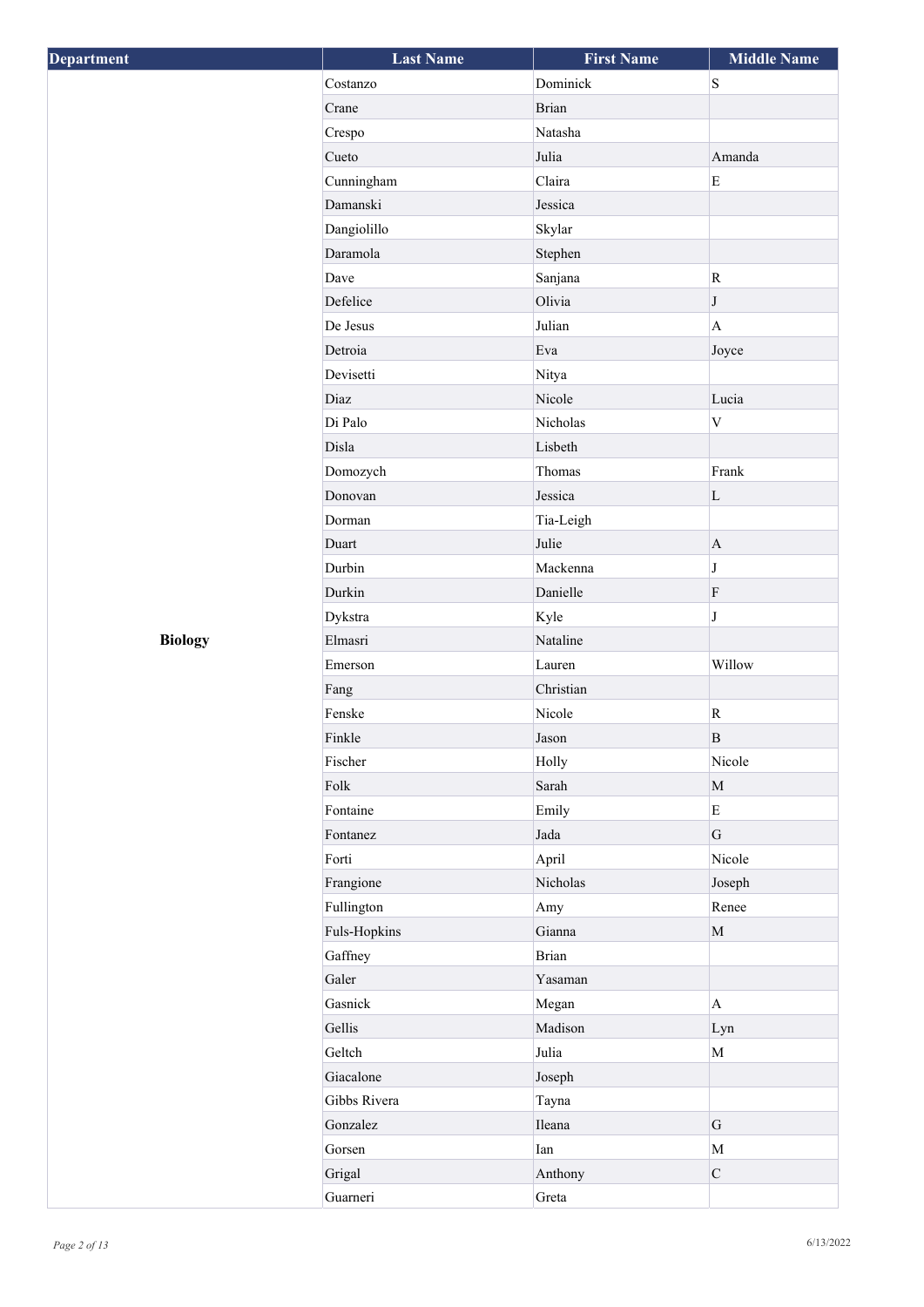| Department     | <b>Last Name</b> | <b>First Name</b> | <b>Middle Name</b>    |
|----------------|------------------|-------------------|-----------------------|
|                | Gulotta          | Christina         | $\mathbf{A}$          |
|                | Gupta            | Karan             |                       |
|                | Gupta            | Siddharth         |                       |
|                | Gurovich         | Daniella          |                       |
|                | Gurram           | Lakshmi Bhavana   |                       |
|                | Halim            | Omar              |                       |
|                | Hanlon           | Erin              | E                     |
|                | Hanna            | Juliana           | S                     |
|                | Hannoush         | Maria             | $\mathbf M$           |
|                | Haque            | Shamailah         |                       |
|                | Harinath         | Meghna            |                       |
|                | Hart             | George            | $\bf J$               |
|                | Heddy            | Colin             | $\mathbf R$           |
|                | Heintz           | Megan             | $\mathbf E$           |
|                | Hiltke           | Olivia            | $\mathbf M$           |
|                | Ho               | Yi-Yen            |                       |
|                | Hrisenko         | Allan             | $\, {\bf P}$          |
|                | Huang            | Sammi             |                       |
|                | Impomeni         | Olivia            | ${\bf G}$             |
|                | Ishak            | Amgad E.          |                       |
|                | Jasti            | Raghuram          |                       |
|                | Javier           | Christopher       | $\boldsymbol{\rm{A}}$ |
|                | Jimenez          | Aylin             |                       |
| <b>Biology</b> | Jimenez          | Giselle           |                       |
|                | Johnson          | Cassidy           |                       |
|                | Johnson          | Jillian           |                       |
|                | Jones            | Elizabeth         | $\mathbf{A}$          |
|                | Kafas            | Jenny             | $\mathsf{C}$          |
|                | Kan              | Veronica          |                       |
|                | Kataria          | Simran            |                       |
|                | Kaur             | Muskanjot         |                       |
|                | Keefe            | Madeline          | $\mathsf C$           |
|                | Kelly            | Sean              | $\mathbf C$           |
|                | Kenia            | Regan             | $\mathbf{M}$          |
|                | Kestenbaum       | Jacqueline        | Eve                   |
|                | Khan             | Sophia            |                       |
|                | Kharmandarian    | Carina            | ${\bf N}$             |
|                | Kinatukara       | Nivedita          | $\mathbf{A}$          |
|                | King             | Robert            | J                     |
|                | Klimas           | Abigail           |                       |
|                | Kreider          | Nicole            | E                     |
|                | Krishnamurthy    | Kirthana          |                       |
|                | Krishnamurthy    | Meghna            |                       |
|                | Krishnan         | Shreya            |                       |
|                | Kromidas         | George            |                       |
|                | Kunamneni        | Sruthi            | $\mathbf R$           |
|                |                  |                   |                       |
|                | Kuppler          | Kyra              | $\mathbf N$           |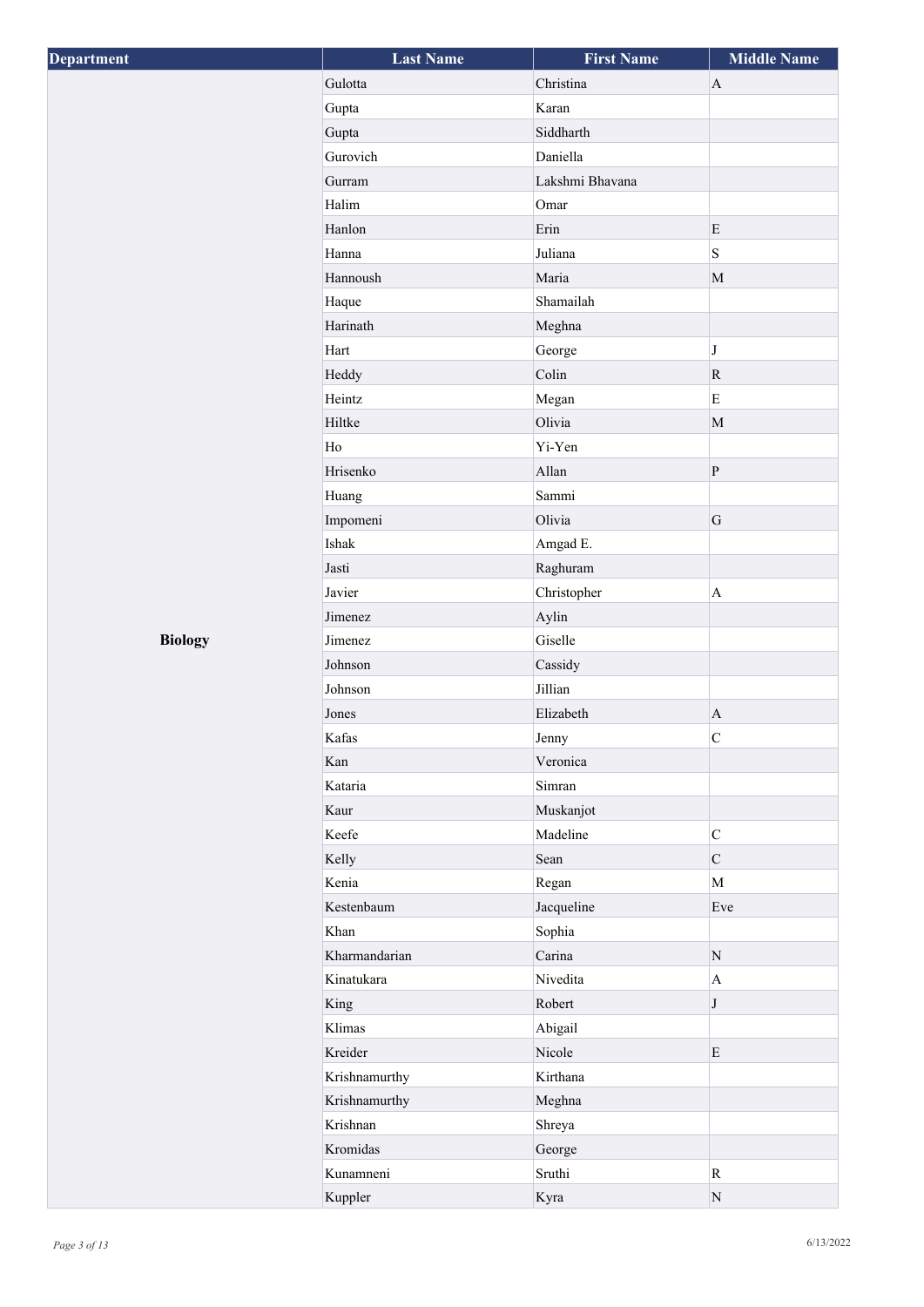| Department     | <b>Last Name</b> | <b>First Name</b> | <b>Middle Name</b>        |
|----------------|------------------|-------------------|---------------------------|
|                | Kurra            | Jaswanth          | $\mathbf Y$               |
|                | Lai              | Frances           |                           |
|                | Lawyer           | Cecelia           | $\overline{\text{R}}$     |
|                | Lerman           | Joshua            | $\mathbf E$               |
|                | Lerner           | Ariel             | $\mathbf D$               |
|                | Lester           | Nicole            | $\mathbf A$               |
|                | Lin              | Shenney           |                           |
|                | L Joseph         | Luctamuelle       | Sarah                     |
|                | Maguire          | Josephine         | Elizabeth                 |
|                | Mai              | Kathleen          | $\mathcal T$              |
|                | Mandrekar        | Richa             | $\overline{A}$            |
|                | Mann             | Maya              | $\bf J$                   |
|                | Manochio         | Nicole            | Taylor                    |
|                | Matkiwsky        | Nicholas          | $\mathbf{D}$              |
|                | Mcdonald         | Justin            | M                         |
|                | McGowan          | Kaitlyn           | $\mathbf{A}$              |
|                | Mendez           | Steven            | $\bf J$                   |
|                | $\rm Mo$         | Angela            |                           |
|                | Moeez            | Dua               |                           |
|                | Mohankumar       | Sadhvi            |                           |
|                | Molnar           | Nicole            | $\boldsymbol{\mathsf{A}}$ |
|                | Monasterial      | Summer            |                           |
|                | Moona            | Mobaya            |                           |
| <b>Biology</b> | Mothy            | David             |                           |
|                | Mubin            | Aminah            | Numa                      |
|                | Nanda            | Namya             |                           |
|                | Nasser           | Majdi             |                           |
|                | $_{\mathrm{Ng}}$ | Evan              | $\mathbf{A}$              |
|                | Nolan            | Henry             | $\mathbf D$               |
|                | O'Donnell        | Veronika          |                           |
|                | Oluwatola        | Ogooluwa          | $\mathbf T$               |
|                | O'Rourke         | Caroline          | $\mathbf M$               |
|                | Oswald           | Shane             | $\, {\bf p}$              |
|                | Ozgen            | Meryem            |                           |
|                | Pagnillo         | Ryan              | $\bf J$                   |
|                | Patel            | Bhavi             |                           |
|                | Patel            | Deep              |                           |
|                | Patel            | Neel              |                           |
|                | Patel            | Riya              | H                         |
|                | Patel            | Roshan            | $\mathbf V$               |
|                | Patel            | Vasu              |                           |
|                | Pedowitz         | Matthew           | J                         |
|                | Penafiel         | John              | D                         |
|                | Pham             | Devon             | H                         |
|                | Pillai           | Kiran             |                           |
|                | Piscitelli       | Isabella          | $\mathbf{M}$              |
|                | Polonia Ramirez  | Clara             | Luz                       |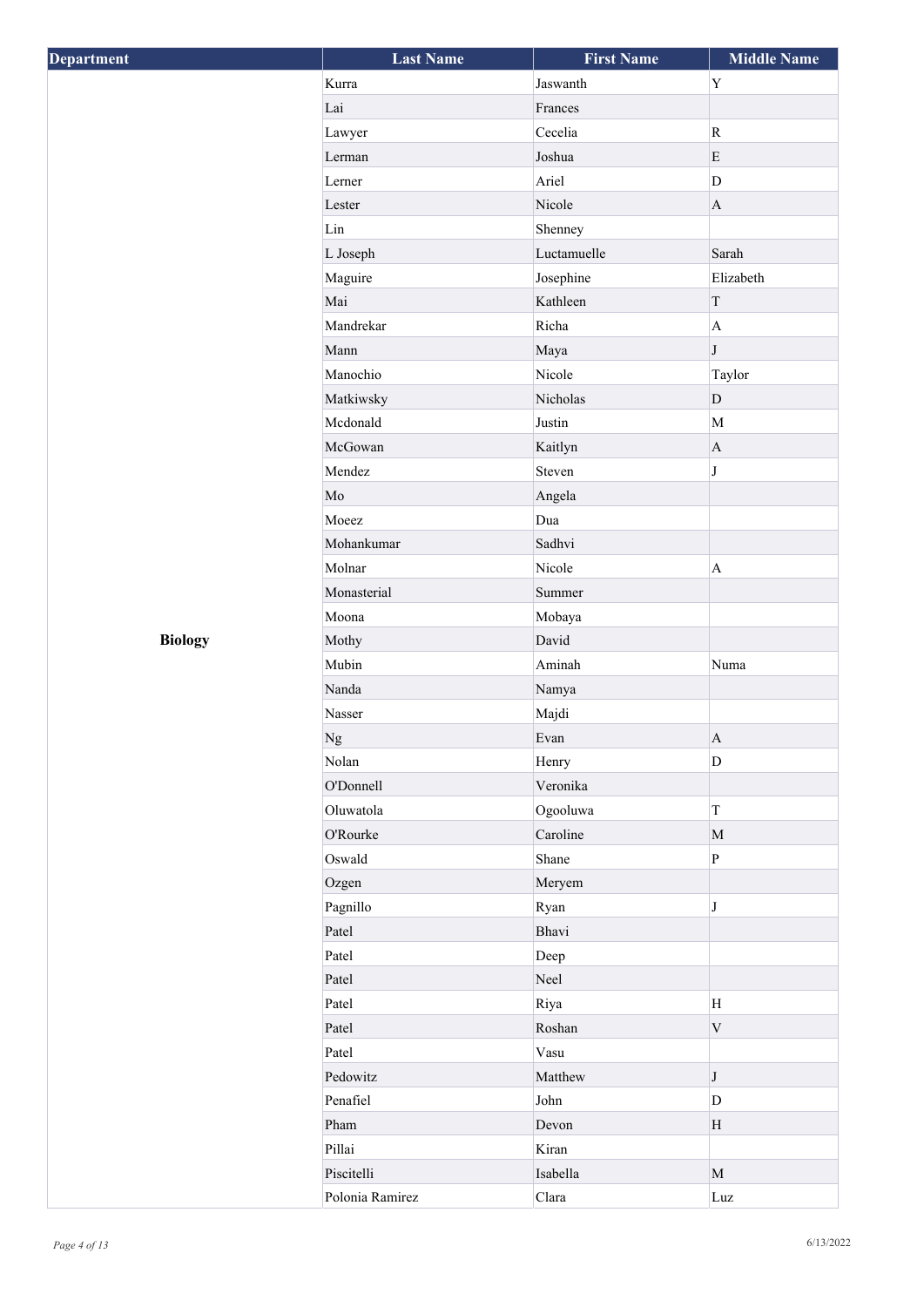| Department     | <b>Last Name</b> | <b>First Name</b> | <b>Middle Name</b> |
|----------------|------------------|-------------------|--------------------|
|                | Pruthi           | Anika             |                    |
|                | Puccio           | Samantha          | Marie              |
|                | Pyati            | Sia               |                    |
|                | Qassabian        | Alice             | Maria              |
|                | Quadir           | Lauren            | $\mathbf{A}$       |
|                | Rajagopal        | Harish            |                    |
|                | Rameshkumar      | Sathya            |                    |
|                | Ranadive         | Shreya            |                    |
|                | Reasoner         | Julia             | Marie              |
|                | Rebbin           | Douglas           | $\mathbf D$        |
|                | Reddy            | Aneesh            | $\, {\bf p}$       |
|                | Reyes            | Julissa           | ${\bf R}$          |
|                | Riccitelli       | Audrey            | ${\bf N}$          |
|                | Roessler         | Julia             | $\overline{C}$     |
|                | Rogers           | Luke              | Simon              |
|                | Rosikiewicz      | Victoria          | Marie              |
|                | Rudolph          | Lauren            | $\mathbf E$        |
|                | Ryan             | Jenna             | Ann                |
|                | Sajan            | Kevin             |                    |
|                | Sakowski         | Filip             |                    |
|                | Samuel           | Elizabeth         |                    |
|                | Sarabu           | Neha              |                    |
|                | Saykali          | Alexander         |                    |
| <b>Biology</b> | Scala            | <b>Brianna</b>    | ${\bf N}$          |
|                | Scholz           | Sophia            | $\bf{A}$           |
|                | Schultz          | Rebecca           | Lauren             |
|                | Seigal           | Zachary           | $\mathbf{A}$       |
|                | Sen              | Soham             |                    |
|                | Seneviratne      | Janaka            | D                  |
|                | Senter           | Maryangela        |                    |
|                | Sequinot         | Naomi             | Ivette             |
|                | Sersen           | Ashley            | $\mathbf E$        |
|                | Shafer           | Patrick           |                    |
|                | Shah             | Ria               | $\mathbf B$        |
|                | Shah             | Rishi             |                    |
|                | Shah             | Umer              |                    |
|                | Shah             | Vyom              | $\mathbf B$        |
|                | Shakelly         | Purvi             |                    |
|                | Shaw             | Jazmine           | S                  |
|                | Siddiqui         | Aliyah            |                    |
|                | Silvestro        | Chiara            |                    |
|                | Simmons          | Amonte            | Z                  |
|                | Singamneni       | Venkata           | Sai Pooja          |
|                | Sinha            | Navya             |                    |
|                | Siniscalco       | Sean              | ${\bf G}$          |
|                | Sireci           | Joseph            | J                  |
|                | Siverio          | Belmarie          |                    |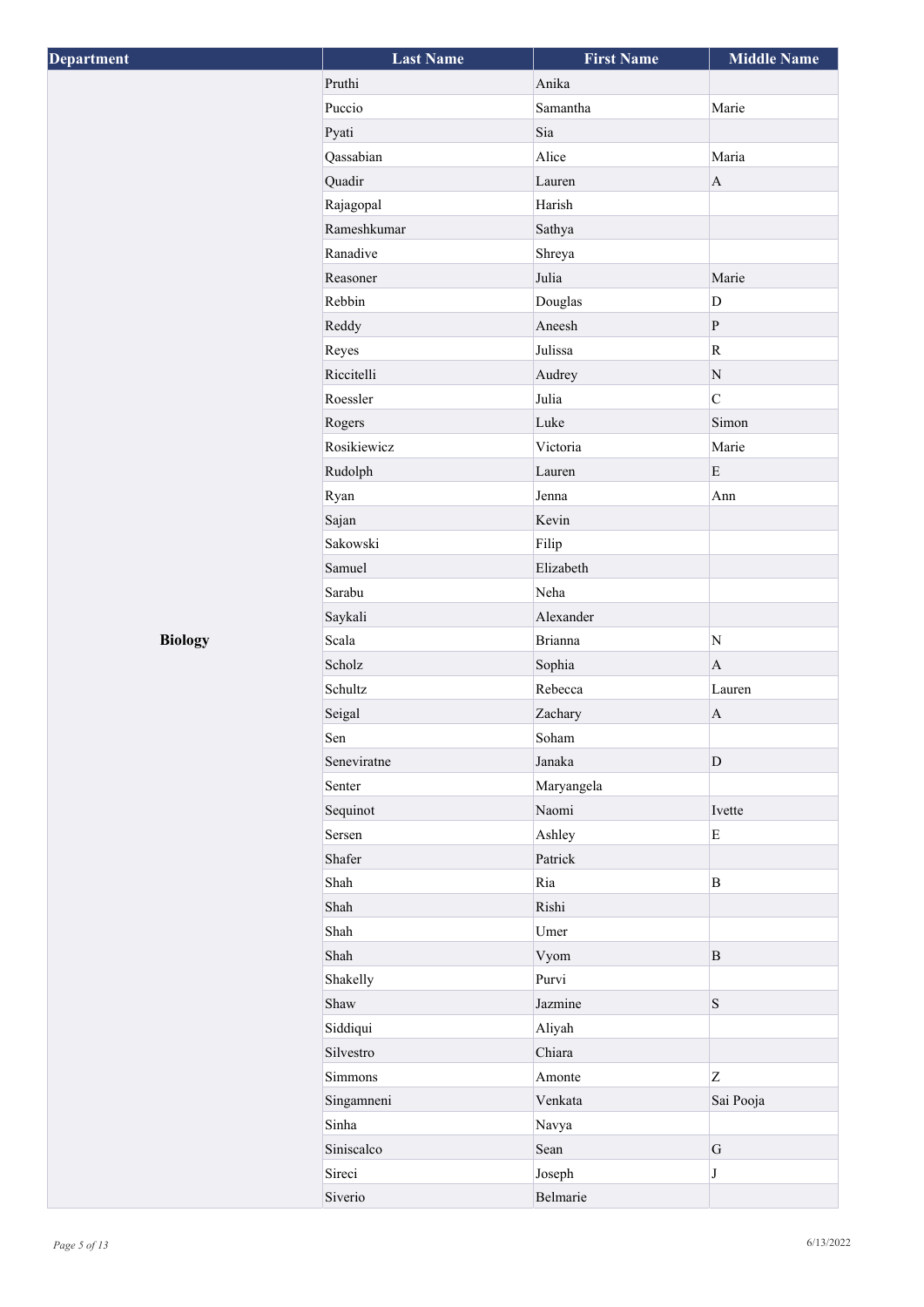| Department                                           | <b>Last Name</b> | <b>First Name</b> | <b>Middle Name</b>        |
|------------------------------------------------------|------------------|-------------------|---------------------------|
|                                                      | Snyder           | Christopher       |                           |
|                                                      | Sokoloski        | Kayla             | Rose                      |
|                                                      | Sonarikar        | Anvi              |                           |
|                                                      | Sorbanelli       | Charles           | $\mathbf{A}$              |
|                                                      | Srivastava       | Alisha            |                           |
|                                                      | Srivastava       | Shivani           |                           |
|                                                      | Stiesi           | Lindsey           | $\boldsymbol{\mathsf{A}}$ |
|                                                      | Suiter           | Kayla             | ${\bf N}$                 |
|                                                      | Sullivan         | Liam              | W                         |
|                                                      | Teopaco          | Elijah            | $\mathbf C$               |
|                                                      | Torres           | Aimee             | $\mathbf E$               |
|                                                      | Tran             | Minh              |                           |
|                                                      | Triano           | Callie            | $\overline{M}$            |
|                                                      | Trivedi          | Divyesh           | $\mathbf N$               |
|                                                      | Tula             | Jasmina           |                           |
| <b>Biology</b>                                       | Turhan           | Damla             | Serra                     |
|                                                      | Valera           | Vaidehi           | $\mathbf S$               |
|                                                      | Varghese         | Adarsh            | $\, {\bf p}$              |
|                                                      | Vasile           | Alexandra         |                           |
|                                                      | Veloz            | Soleykie          |                           |
|                                                      | Vuong            | Sophy             | $\boldsymbol{\mathsf{A}}$ |
|                                                      | Walden           | Jocelyn           |                           |
|                                                      | Wang             | Hannah            | Z                         |
|                                                      | Weber            | Hannah            |                           |
|                                                      | Weeden           | Kelly             | S                         |
|                                                      | Westerby         | Jillian           | $\rm K$                   |
|                                                      | Xie              | Kevin             | $\overline{G}$            |
|                                                      | Yamaoka          | Hana              | Elizabeth-Rose            |
|                                                      | Yeo              | Raghav T          |                           |
|                                                      | Zilberfarb       | Megan             | $\mathbf A$               |
|                                                      | Zoon             | Valerie           | $\mathbf I$               |
| <b>Total Students for Biology Department:</b><br>262 |                  |                   |                           |

| <b>Department</b> | <b>Last Name</b> | <b>First Name</b> | <b>Middle Name</b> |
|-------------------|------------------|-------------------|--------------------|
|                   | Alseika          | Zachary           | Lee                |
|                   | Amaechi          | Michelle          | $\overline{O}$     |
|                   | Bacino           | Zachary           |                    |
|                   | Barlett          | Angeliesse        | Skye               |
|                   | Bergamo          | Alexander         | J                  |
|                   | Bergen           | Joseph            | M                  |
|                   | Bocanegra        | Erica             | L                  |
| <b>Chemistry</b>  | Canales          | Daniel            | $\mathbf{A}$       |
|                   | Claus            | Hannah            | L                  |
|                   | Collado          | Pia               |                    |
|                   | Cuccurullo       | Anthony           | M                  |
|                   | David            | Ryley             | M                  |
|                   | Dzieminski       | Joselyn           |                    |
|                   | Fairfield        | Catherine         |                    |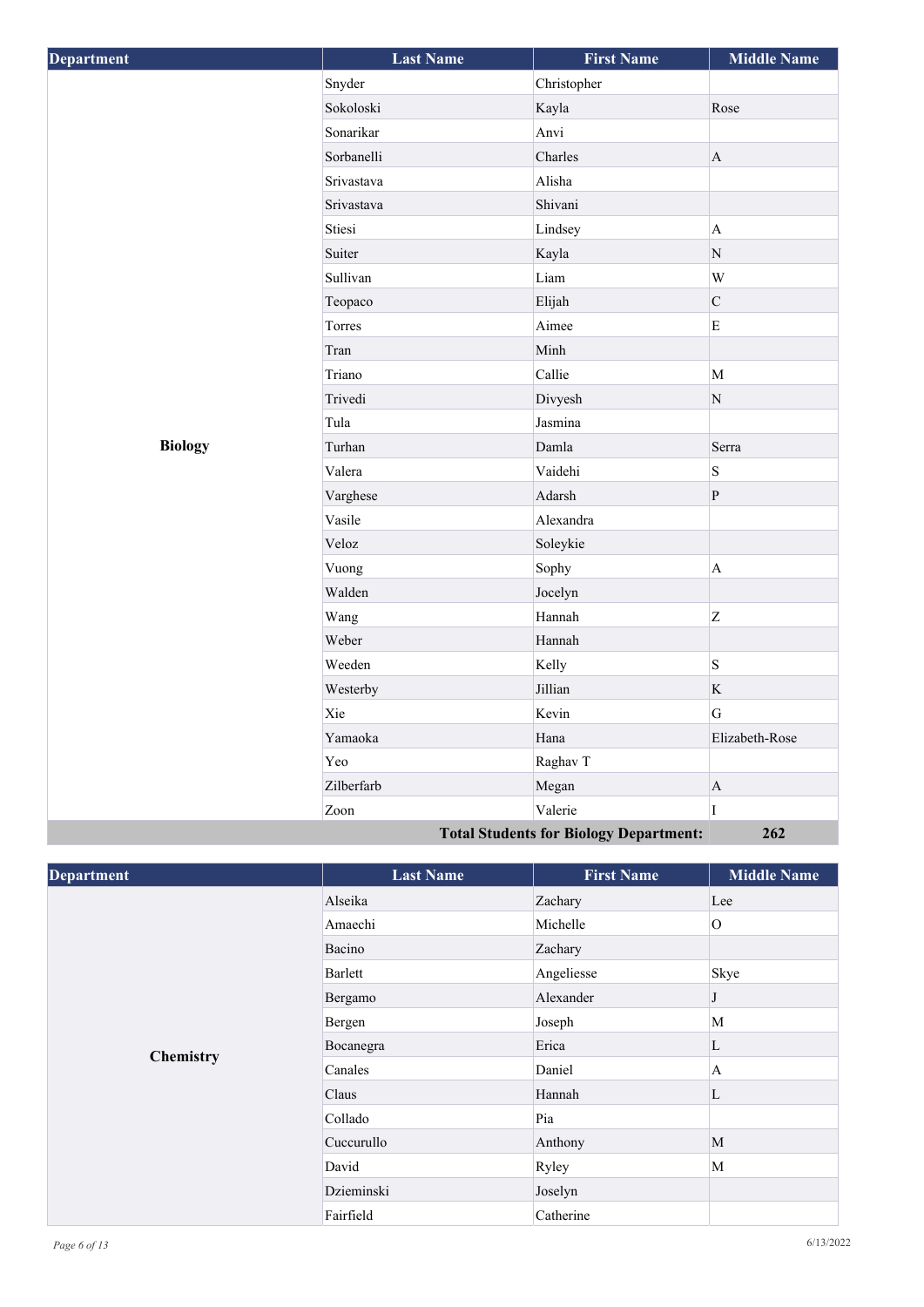| Department | <b>Last Name</b> | <b>First Name</b>                               | <b>Middle Name</b> |
|------------|------------------|-------------------------------------------------|--------------------|
|            | Gallo            | Michael                                         | $\mathsf C$        |
|            | Gomez            | Alexa                                           |                    |
|            | Gurukiran        | Medha                                           |                    |
|            | Hendrickson      | Thomas                                          | Alexander          |
|            | Herrera Alpizar  | Cristian                                        | David              |
|            | Iovine           | Biagio                                          | $\bf J$            |
|            | Janisheski       | Caitlin                                         | G                  |
|            | Landante         | Vincent                                         |                    |
|            | Lopresti         | Ellie                                           | Grace              |
|            | Luglio           | Alexis                                          |                    |
|            | Martinez         | Justin                                          | Jeremy             |
|            | Mcgovern         | Cameron                                         | Carter             |
|            | Minnella         | Alyssa                                          |                    |
|            | Morano           | Lauren                                          | $\mathbf M$        |
|            | Nissel           | Nicole                                          |                    |
|            | Osowski          | Courtney                                        | Paige              |
|            | Parnaik          | Tanay                                           | Sarang             |
|            | Patel            | Dhwani                                          | $\mathbf L$        |
|            | Peddinti         | Sri Manyata                                     |                    |
|            | Pesantes         | Leandra                                         | $\mathbf{A}$       |
| Chemistry  | Podd             | Emily                                           |                    |
|            | Porowski         | Matthew                                         | $\mathbf E$        |
|            | Rawe             | Mubarak                                         |                    |
|            | Shah             | Ruhi                                            | $\bf K$            |
|            | Singer           | Beth                                            |                    |
|            | Spireas          | Mary                                            | $\mathbf C$        |
|            | Swain            | Allyson                                         |                    |
|            | Thomas           | Angela                                          | Arline             |
|            | Tonks            | Christina                                       | $\bf J$            |
|            | Trenholm         | Jessica                                         |                    |
|            | Turek            | Taylor                                          |                    |
|            | Ubharay          | Sana                                            |                    |
|            | Vazquez          | Zachary                                         |                    |
|            | Wang             | Joseph                                          |                    |
|            | Wielowski        | Karolina                                        | $\bf{A}$           |
|            | Williams         | Nikki                                           | Shan               |
|            | Wu               | Michael                                         |                    |
|            | Yampaglia        | Christinahazel                                  |                    |
|            | Yang             | Harrison                                        | $\mathbf Y$        |
|            | Yung             | Clifford                                        | $\mathsf C$        |
|            | Ziolkowski       | Zachary                                         | $\, {\bf B}$       |
|            |                  | <b>Total Students for Chemistry Department:</b> | 55                 |

| <b>Department</b>       | <b>Last Name</b> | <b>First Name</b> | <b>Middle Name</b> |
|-------------------------|------------------|-------------------|--------------------|
| <b>Computer Science</b> | Abdelmohsen      | Lana              |                    |
|                         | Ahmed            | Adeena            | Riaz               |
|                         | Aly              | Sara              | м                  |
|                         | Arroyave         | Paula             | M                  |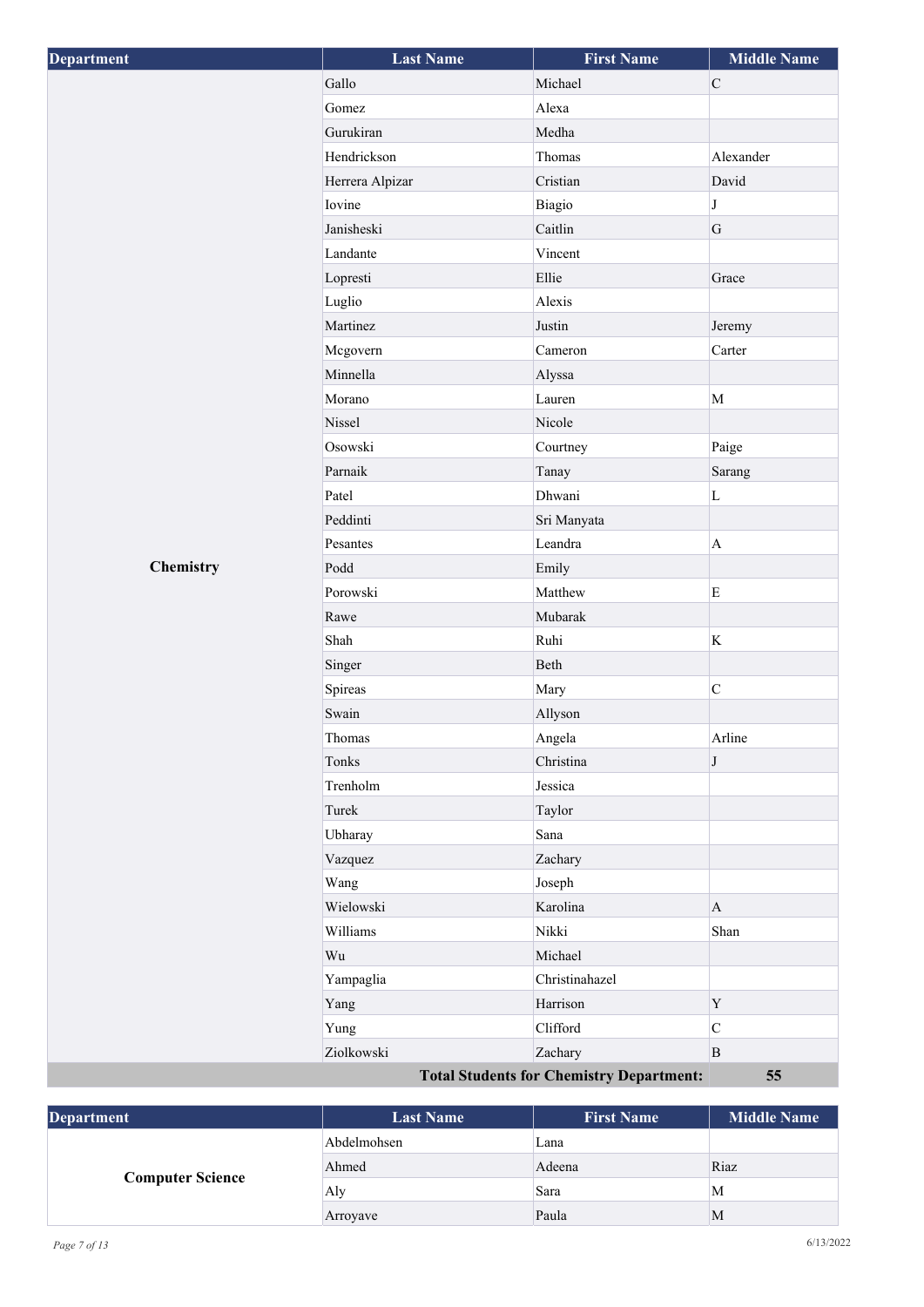| <b>Department</b>       | <b>Last Name</b> | <b>First Name</b>     | <b>Middle Name</b>        |
|-------------------------|------------------|-----------------------|---------------------------|
|                         | Bajwa            | Tooba                 |                           |
|                         | Bavosa           | Madison               | $\mathbf R$               |
|                         | Calderon         | Mateo                 | $\mathbf E$               |
|                         | Camilli          | Thomas                | E                         |
|                         | Chaudhry         | Ayesha                | I                         |
|                         | Cheung           | <b>Breanna</b>        | $\mathbf Y$               |
|                         | Chow             | Raymond               |                           |
|                         | D'Amico          | Alexander             |                           |
|                         | Deracy           | Sterly                |                           |
|                         | Elefant          | Sean                  | $\mathcal T$              |
|                         | Elphick          | <b>Bret</b>           | Michael                   |
|                         | Engebreth        | Claire                | $\mathbf A$               |
|                         | Gadatia          | Amaan                 | H                         |
|                         | Gadde            | Jabili                |                           |
|                         | Gasataya         | Elijah                | $\mathbf C$               |
|                         | Gill             | Kiera                 |                           |
|                         | Giordano         | Michael               | $\overline{C}$            |
|                         | Goldberg         | Rebecca               |                           |
|                         | Hannum           | Matthew               | $\mathbf B$               |
|                         | Harris           | Rebecca               | $\mathbf M$               |
|                         | Islam            | Mohammed              | $\overline{T}$            |
|                         | Joseph           | Shannon               | Grace                     |
|                         | Kazenmayer       | Leah                  | J                         |
| <b>Computer Science</b> | Kelly            | Peter                 | James                     |
|                         | Kercado          | Nicole                | $\mathbf M$               |
|                         | Kilibarda        | Nikola                |                           |
|                         | Klaskala         | Kevin                 | W                         |
|                         | Kondrk           | Nicole                | Marie                     |
|                         | Krishnan         | Parvathi Priyadarsini |                           |
|                         | Lamastra         | Dominick              | $\mathbf M$               |
|                         | Landry           | Max                   |                           |
|                         | Lewis            | Casey                 | $\bf J$                   |
|                         | Lifshey          | Benjamin              | $\mathbf M$               |
|                         | Malik            | Ifrah                 | $\boldsymbol{\mathrm{F}}$ |
|                         | Manzano          | Princess              |                           |
|                         | Martin           | Summer                |                           |
|                         | Matyi            | Shane                 | Lucas                     |
|                         | Messana          | Anthony               | J                         |
|                         | Michael          | Andrew                | $\overline{\text{R}}$     |
|                         | Modi             | Forum                 | $\bf J$                   |
|                         | Mrazek           | Zane                  | Stover                    |
|                         | Mustaro          | Dominick              | Joseph                    |
|                         | Muthukumar       | Nallammai             |                           |
|                         | O'Brien          | John                  | S                         |
|                         | O'Donnell        | Kristen               | Emily                     |
|                         | Pang             | Michael               | Aaron                     |
|                         | Phung            | Sarah                 | $\mathbf L$               |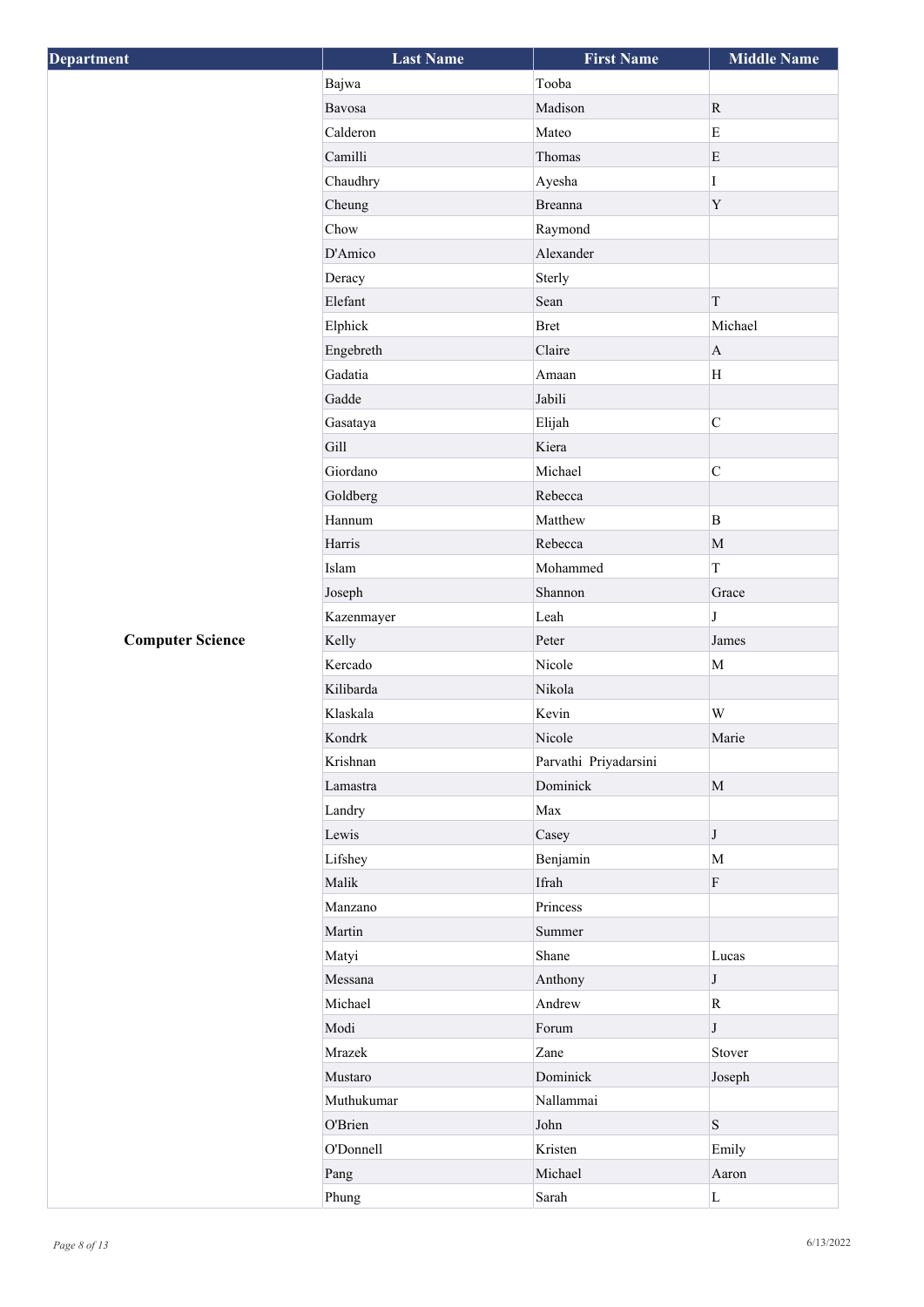| <b>Department</b>       | <b>Last Name</b> | <b>First Name</b>                                      | <b>Middle Name</b> |
|-------------------------|------------------|--------------------------------------------------------|--------------------|
|                         | Popper           | Alyssa                                                 |                    |
|                         | Prabu            | Thendral                                               |                    |
|                         | Quezada          | Alex                                                   |                    |
|                         | Rychkov          | Roman                                                  | Vadimovich         |
|                         | Schmidt          | Jared                                                  |                    |
|                         | Shaltis          | Payton                                                 | J                  |
|                         | Shirodkar        | Svanik                                                 |                    |
|                         | Sorvino          | Nathaniel                                              | $\mathbb{R}$       |
|                         | Stiesi           | Jenna                                                  | $\mathbb{R}$       |
| <b>Computer Science</b> | Swick            | Jason                                                  | $\bf{B}$           |
|                         | Tameta           | Jan Matthew                                            |                    |
|                         | Thadakamadla     | Nishitha                                               | $\mathbb{R}$       |
|                         | Topper           | Elliot                                                 | B                  |
|                         | Turner           | Aidan                                                  | P                  |
|                         | Vempati          | Abhijit                                                |                    |
|                         | Viola            | Alexander                                              | J                  |
|                         | Watson           | Nola                                                   | Michelle           |
|                         | Zughbi           | Billal                                                 |                    |
|                         |                  | <b>Total Students for Computer Science Department:</b> | 69                 |

| <b>Department</b>                   | <b>Last Name</b> | <b>First Name</b> | <b>Middle Name</b> |
|-------------------------------------|------------------|-------------------|--------------------|
|                                     | Alonso           | Tyler             | $\mathbf R$        |
|                                     | Andriopoulos     | Jason             | $\mathbf E$        |
|                                     | Asaro            | Melissa           |                    |
|                                     | Baciu            | Miruna            |                    |
|                                     | <b>Bakos</b>     | Justin            | $\bf J$            |
|                                     | Beck             | Samantha          | S                  |
|                                     | Bergmann         | Haley             |                    |
|                                     | Blum             | Sydney            | $\mathbf{A}$       |
|                                     | Bobo             | Emma              | $\mathsf{C}$       |
|                                     | <b>Bradley</b>   | Daniel            | $\mathbf R$        |
|                                     | <b>Buote</b>     | Olivia            | $\mathbf{A}$       |
|                                     | Chen             | Kevin             |                    |
|                                     | Cloonan          | Thomas            | $\bf J$            |
| <b>Mathematics &amp; Statistics</b> | Cohen            | Matthew           | Zachary            |
|                                     | Crispell         | Haley             | Florence           |
|                                     | Dallicardillo    | Nikolette         | S                  |
|                                     | Deoliveira       | Katherine         |                    |
|                                     | Devlin           | Kyla              | $\mathbf T$        |
|                                     | Dibenedetto      | Alexandra         | M                  |
|                                     | Dimaggio         | Nicholas          | $\mathbf{A}$       |
|                                     | Dorval           | Anna              |                    |
|                                     | Drum             | Megan             | S                  |
|                                     | Ebke             | Kendra            | $\mathbf N$        |
|                                     | Elias            | Emily             | V                  |
|                                     | Evans            | William           | Patrick            |
|                                     | Fierro           | Cassandra         | $\mathbf L$        |
|                                     | Figueroa         | John              | $\mathbf M$        |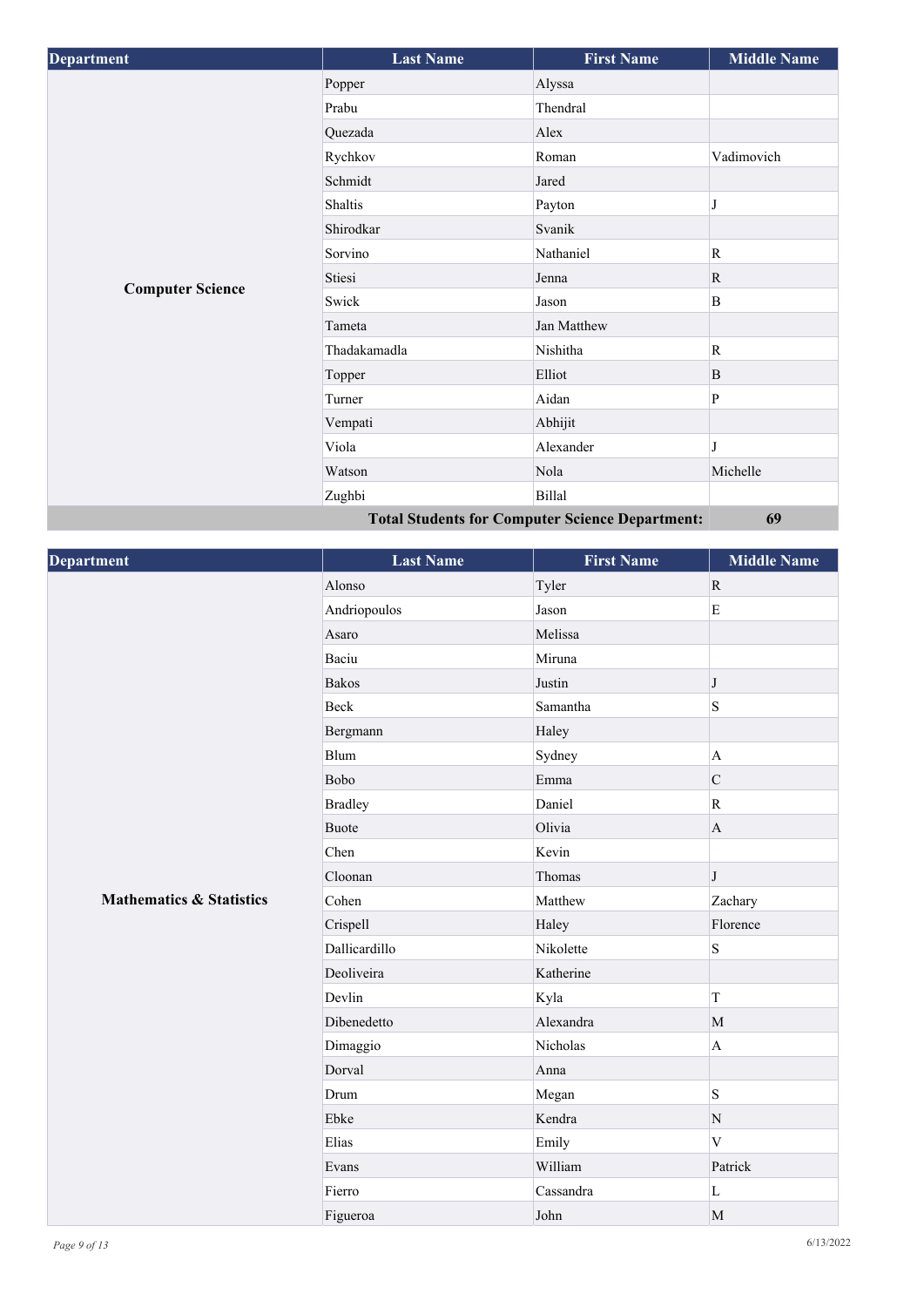| <b>Department</b>                   | <b>Last Name</b> | <b>First Name</b> | <b>Middle Name</b>        |
|-------------------------------------|------------------|-------------------|---------------------------|
|                                     | Fox              | Joshua            | Michael                   |
|                                     | Francesconi      | Caroline          | $\mathbf R$               |
|                                     | Garcia-Lopez     | Odalys            |                           |
|                                     | Glavin           | Gabrielle         |                           |
|                                     | Gohil            | Meghna            | K                         |
|                                     | Goldstein        | Noah              | Matthew                   |
|                                     | Grossman         | Elizabeth         |                           |
|                                     | Haas             | Olivia            |                           |
|                                     | Haenny           | Alexandra         | $\mathbf N$               |
|                                     | Higgins          | Ryan              | Thomas                    |
|                                     | Hoffman          | Lillian           | $\rm T$                   |
|                                     | Jackson          | David             | Elliott                   |
|                                     | Jodoin           | Aidan             | J                         |
|                                     | Karamanoogian    | Alexa             |                           |
|                                     | Karnitsky        | Emma              | $\mathbf{A}$              |
|                                     | Kennedy          | Kayla             | $\mathbf D$               |
|                                     | Kerrigan         | Cally             | $\mathbf M$               |
|                                     | Kianka           | Miranda           |                           |
|                                     | Kramarz          | Alyssa            | Y                         |
|                                     | Kumar            | Shishir           |                           |
|                                     | Kuzma            | Bianca            |                           |
|                                     | Lail             | Megan             | $\mathbf E$               |
|                                     | Leber            | Marissa           | L                         |
| <b>Mathematics &amp; Statistics</b> | Lilleywhite      | Emma              | Beatrice                  |
|                                     | Macalintal       | Meagan            | ${\bf G}$                 |
|                                     | Madrigal         | Antonio           | E                         |
|                                     | Manning          | Sean              | $\mathbf B$               |
|                                     | March            | Abigail           | Clare                     |
|                                     | Martino          | Rebecca           | $\boldsymbol{\mathsf{A}}$ |
|                                     | Mcauliffe        | Emily             | $\mathbf M$               |
|                                     | Mclaughlin       | Ryan              | $\, {\bf p}$              |
|                                     | Moriarty         | Haleigh           | $\mathbf M$               |
|                                     | Morreale         | Michael           | J                         |
|                                     | Nagireddy        | Anish             | $\mathbf R$               |
|                                     | Nicolescu        | Bianca            | $\mathbf M$               |
|                                     | Obermayer        | Erin              | $\mathbf R$               |
|                                     | Oleniacz         | Cassandra         |                           |
|                                     | Pappano          | Isabella          |                           |
|                                     | Park             | Yukyeong          |                           |
|                                     | Pereira          | Roseann           | $\mathbf M$               |
|                                     | Phelan           | John              | J                         |
|                                     | Phillips         | Cameron           | $\mathbf{A}$              |
|                                     | Pieros           | Angela            |                           |
|                                     | Porfirio         | Jaroslava         |                           |
|                                     | Priore           | Jenna             | $\mathbf N$               |
|                                     | Quiles           | Erica             |                           |
|                                     | Raisley          | John              | $\mathbf M$               |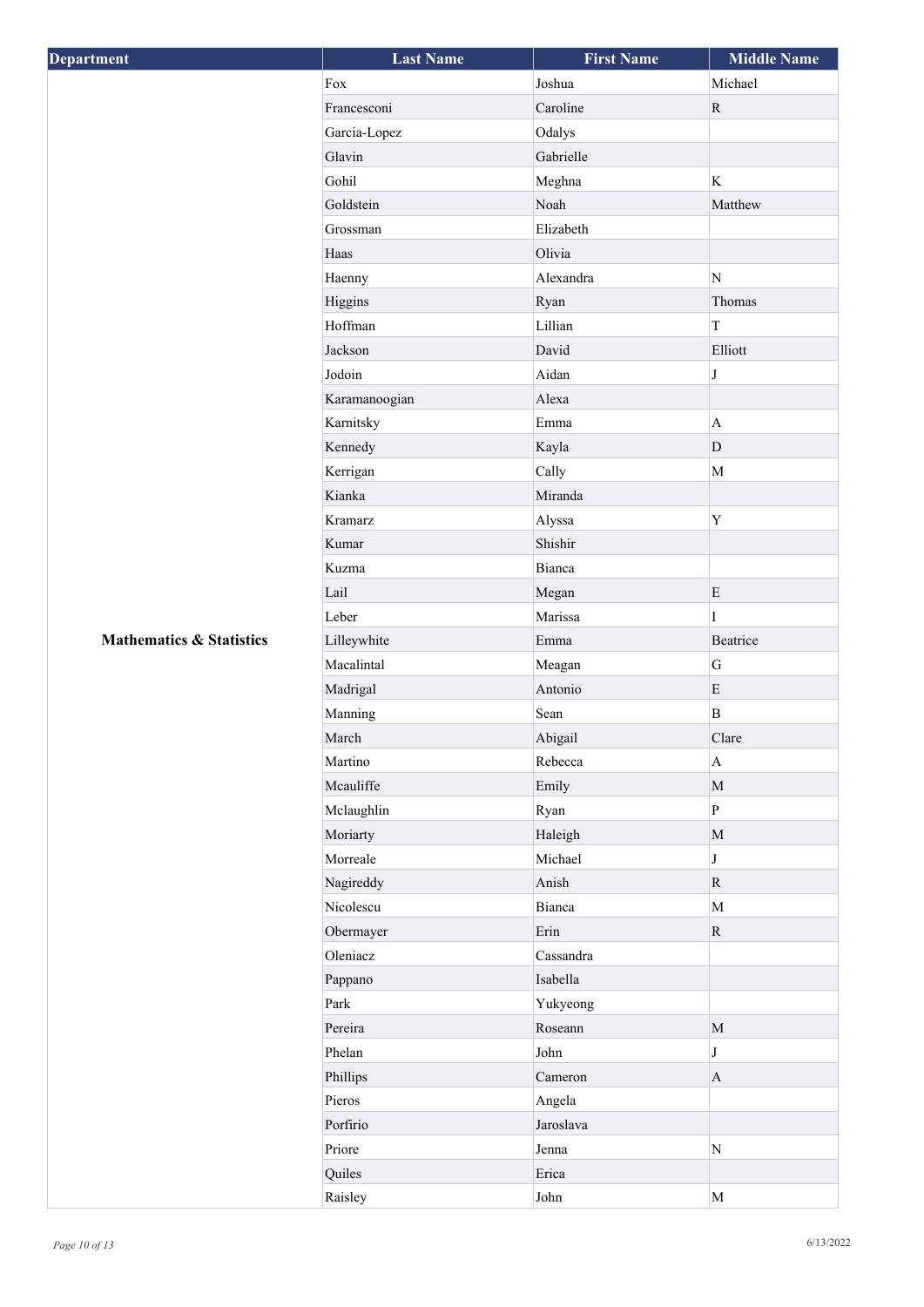| Department                          | <b>Last Name</b>                                        | <b>First Name</b> | <b>Middle Name</b> |
|-------------------------------------|---------------------------------------------------------|-------------------|--------------------|
|                                     | Rama                                                    | Victoria          |                    |
|                                     | Ramina                                                  | John              | $\mathbf T$        |
|                                     | Reilly                                                  | Jessica           | $\mathbf M$        |
|                                     | Rivkind                                                 | Rory              |                    |
|                                     | Roberts                                                 | Gillian           |                    |
|                                     | Robol                                                   | Lauren            |                    |
|                                     | Rohr                                                    | Edward            |                    |
|                                     | Rust                                                    | Robert            | J                  |
|                                     | Schreck                                                 | Hollyrose         | $\rm K$            |
|                                     | Shah                                                    | Akshay            | M                  |
|                                     | Shepkosky                                               | Isaiah            | $\mathbf C$        |
|                                     | Siciliano                                               | Christina         | M                  |
|                                     | Siegel                                                  | Jarrod            | Marcus             |
|                                     | Smith                                                   | Jenna             | ${\bf R}$          |
|                                     | Smith                                                   | Kaitlyn           | $\mathbf{A}$       |
|                                     | <b>Staines</b>                                          | Tara              | M                  |
| <b>Mathematics &amp; Statistics</b> | <b>Starr</b>                                            | Adam              | J                  |
|                                     | Stellitano                                              | Riley             | H                  |
|                                     | Stellwag                                                | Lauren            | $\mathbf E$        |
|                                     | Stepanoff                                               | Sofia             |                    |
|                                     | Strickland                                              | Madelyn           | Elizabeth          |
|                                     | Sunseri                                                 | Michael           | William            |
|                                     | Terr                                                    | Lauren            |                    |
|                                     | Toms                                                    | Katherine         | $\mathbf L$        |
|                                     | Tortoriello                                             | Alexander         | $\bf J$            |
|                                     | Varga                                                   | Abigail           | $\rm E$            |
|                                     | Vezos                                                   | Amanda            | $\mathbf G$        |
|                                     | Warrior                                                 | Tushar            |                    |
|                                     | Wierzbicki                                              | Kyle              | $\bf{A}$           |
|                                     | Williams                                                | Maya              | M                  |
|                                     | Wolf                                                    | Jacqueline        |                    |
|                                     | Yizzi                                                   | Eileen            | M                  |
|                                     | Zakroff                                                 | Amelia            | $\mathbf M$        |
|                                     | Total Students for Mathematics & Statistics Department: |                   | 107                |